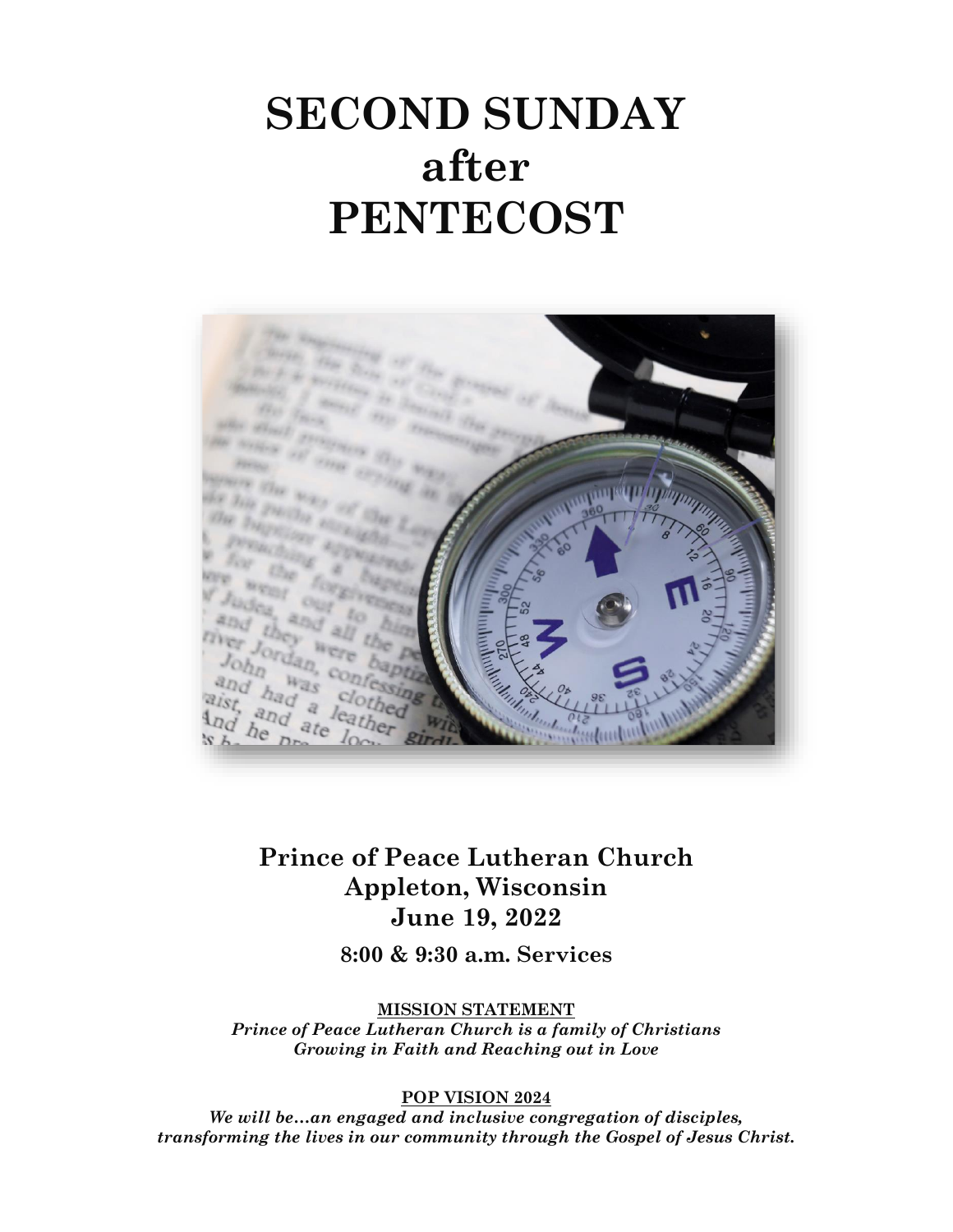**I** Jelcome to God's House which is the spiritual home of all who come to worship today. Welcome to God's House which is the spiritual home of all who come to worship today.<br>Part of Prince of Peace Church's mission statement says that we are "a family of Christians." Because God has made us family, we gather together in this church home to receive the Lord's strength, comfort and peace. Christ, our brother, is here, and his presence will change us. As new people, we leave this spiritual home to go out and live our daily lives in the world as ambassadors for Christ. Go, but remember to come home. See you next Sunday!

We love kids in worship: young ones, old ones, squirmy ones, curious ones, crying ones, happy ones. Jesus loves them, too. In fact, one day when he was trying to explain to a happy ones. Jesus loves them, too. In fact, one day when he was trying to explain to a bunch of adults who would enter the Kingdom of God, he plucked a child out of the crowd and said that if they wanted to enter his kingdom, they should be like this wide-eyed child! What an object lesson for us all and what hope, because we are all kids at heart, just trying to follow Jesus.

We know it is sometimes a challenge and, with our nursery closed for our youngest ones' safety during the pandemic, we have some ways to help you out. We have bags of activities on the wooden kiosk near the entrance by the bathrooms that children can grab before entering the sanctuary. We have a place for kids to play in our narthex, the *PRAYERGROUND*, which is stocked with toys and books and comfy chairs, and there are speakers projecting the service, so caregivers can keep track of what's going on in the service and can listen to and/or rejoin worship anytime. The space located at the back of the sanctuary, called the PLAYDECK, *with a rug and some quiet toys where a child might need to hang out for a few minutes with mom or dad nearby.*

You can find changing tables in the bathrooms near the narthex *PRAYERGROUND* for your convenience. And, finally, we have ushers and greeters who love kids, too, who were once kids themselves, and who want to help you have a great worship experience! We are glad you are here!

The Glass Cross on the Altar is unique. There are only 3 of these handmade crosses in the world. The other two are in congregations with whom we share our ministry. One is **L** the world. The other two are in congregations with whom we share our ministry. One is on the altar of Kopano Lutheran Church in Mogwase, South Africa and the other is at the Evangelische Stadtpfarrkirche Hermannstadt in Sibiu, Romania. These Lutheran churches are ministry partners with us with whom we have shared visits, resources, and mutual support. Each Sunday as we gather in worship under this common cross, we are reminded of our faith in our Savior, Jesus the Christ, whose Spirit unites peoples of different countries, races, cultures and histories under His benevolent love.

**A** hearing loop system is installed in our sanctuary. Those with hearing aid devices may activate their T-Coil technology.



### **WORSHIP LEADERS & VOLUNTEERS**

Preaching Minister Pastor Roger McQuistion Assisting Minister Greg Knudson

Musicians Sondra Joten, Jeff Sheffler Technical Prep/Projection Tom Richmond Nathan Jansen Ushers (8:00) Dave Rades (9:30) Chris Howard Greeters (8:00) Sharyn March, Tom Rick Communion Servers (8:00) Cindy Robarge (9:30) Becca Egan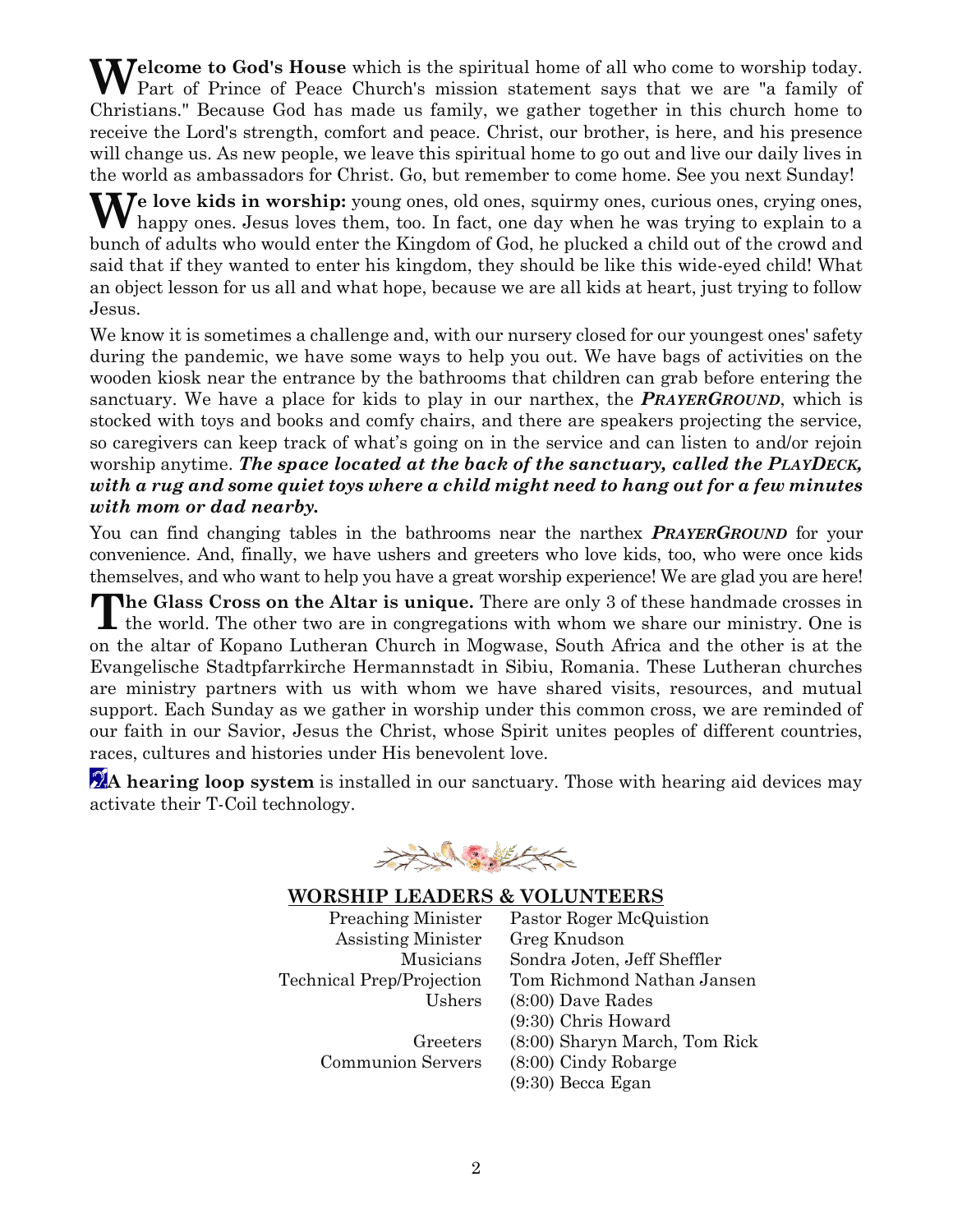### **GATHERING** *The Holy Spirit calls us together as the people of God***.**

ELW denotes the Evangelical Lutheran Worship Hymnal P—Pastor A—Assisting Minister C—Congregation

*This Sunday's texts paint startling pictures of the horrific nature of sin. The church's repeated celebration of holy communion counters that tragic reality in a continued showing forth of the death of Jesus until he comes again. It is a dramatic declaration of "how much God has done for you."*

GATHERING MUSIC *Pastorale* Charles Wesley

WELCOME TO WORSHIP

CONFESSION AND FORGIVENESS

- P Blessed be the holy Trinity,  $\pm$  one God, whose steadfast love endures forever.
- C **Amen**
- P Merciful God,
- C **we confess that we have not followed your path but have chosen our own way. Instead of putting others before ourselves, we long to take the best seats at the table. When met by those in need, we have too often passed by on the other side. Set us again on the path of life. Save us from ourselves and free us to love our neighbors. Amen**
- P Hear the good news! God does not deal with us according to our sins but delights in granting pardon and mercy. In the name of  $\pm$  Jesus Christ, your sins are forgiven. You are free to love as God loves.
- C **Amen**

### OPENING SONG *Rise, Shine, You People!* ELW 665

Rise, shine, you people! Christ the Lord has entered our human story; God in him is centered. He comes to us, by death and sin surrounded, with grace unbounded.

See how he sends the pow'rs of evil reeling; he brings us freedom, light and life and healing. All men and women, who by guilt are driven, now are forgiven.

Come, celebrate; your banners high unfurling, your songs and prayers against the darkness hurling. To all the world go out and tell the story of Jesus' glory.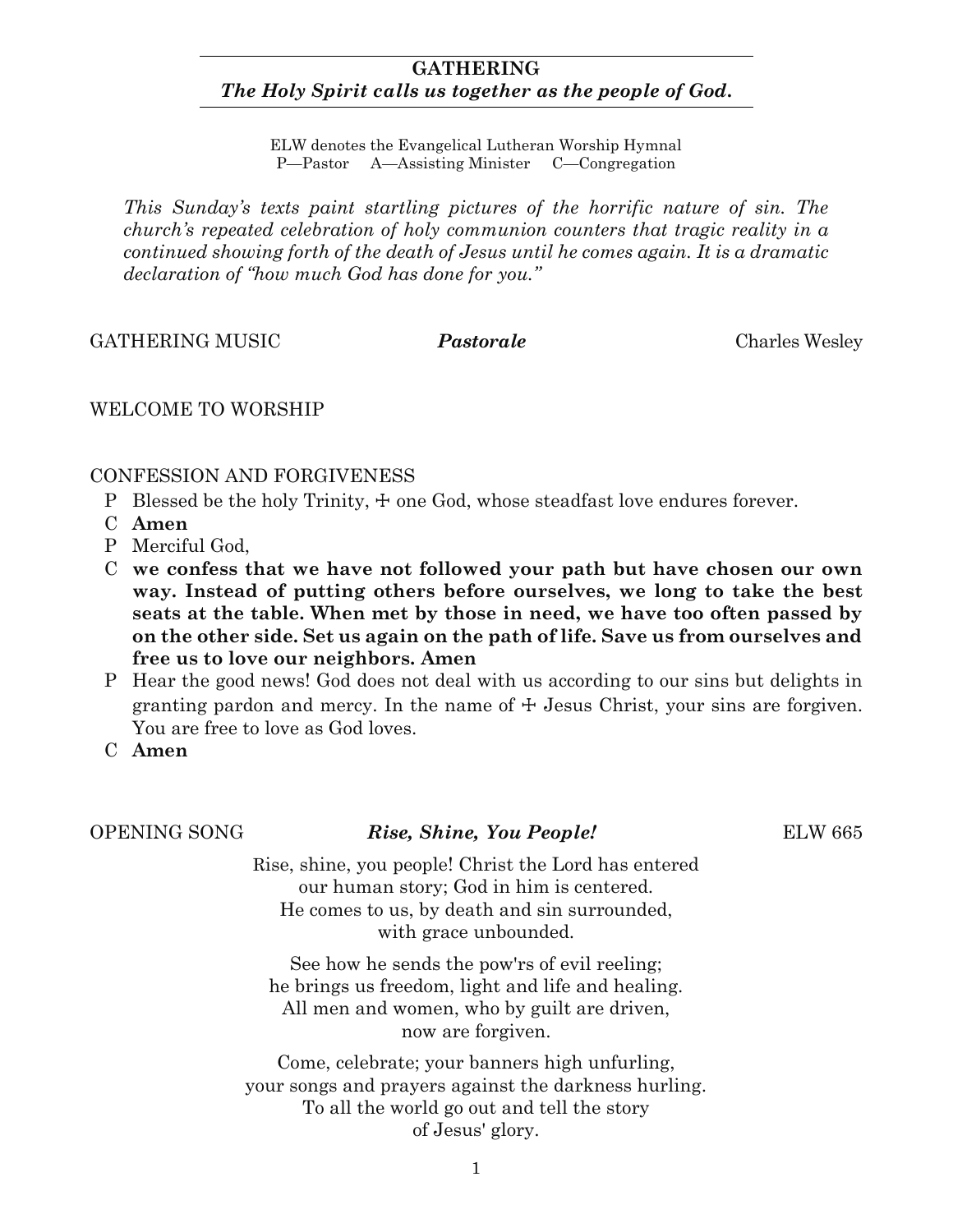### Tell how the Father sent the Son to save us. Tell of the Son, who life and freedom gave us. Tell how the Spirit calls from ev'ry nation God's new creation.

Text: Ronald A. Klug, b. 1939, alt.; text and music © 1974 Augsburg Publishing House, admin. Augsburg Fortress. Reprinted by permission under OneLicense #A-703841. All rights reserved.

### GREETING

- P As we gather for worship today, we are being greeted in the name of our God who is always being revealed to us—in a manger, in a river, at a wedding, along a seashore. We gather now, confident that God will be revealed through Word & Sacrament in worship and in acts of love and caring. And now my brothers and sisters, may the grace of our Lord Jesus Christ, the love of God, and the communion of the Holy Spirit be with you all.
- C **And also with you.**

### KYRIE

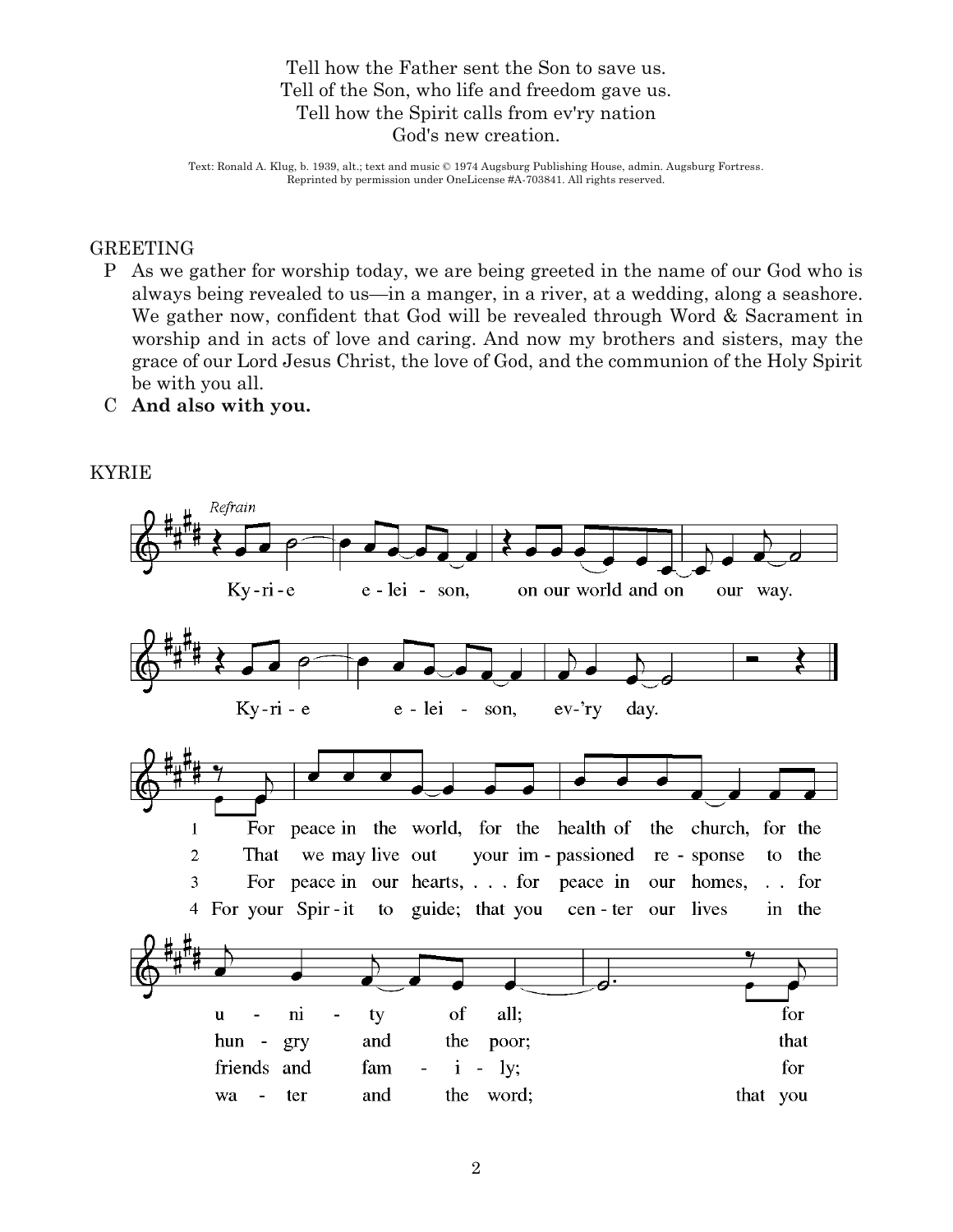

### PRAYER OF THE DAY

- P Let us pray. O Lord God,
- C **we bring before you the cries of a sorrowing world. In your mercy set us free from the chains that bind us, and defend us from everything that is evil, through Jesus Christ, our Savior and Lord. Amen**

| <b>WORD</b>                                         |
|-----------------------------------------------------|
| God speaks to us in scripture, preaching, and song. |

### FIRST READING Isaiah 65:1-9

*The prophet announces God's impatience. The people's self-absorption is idolatry, and images of practices that displease God fill this reading. Like a vintner who crushes the grape to release the wine, God will use Israel's exile to establish a new community of the faithful.*

<sup>1</sup>I was ready to be sought out by those who did not ask, to be found by those who did not seek me. I said, "Here I am, here I am," to a nation that did not call on my name. 2I held out my hands all day long to a rebellious people, who walk in a way that is not good, following their own devices; 3a people who provoke me to my face continually, sacrificing in gardens and offering incense on bricks; <sup>4</sup>who sit inside tombs, and spend the night in secret places; who eat swine's flesh, with broth of abominable things in their vessels; <sup>5</sup>who say, "Keep to yourself, do not come near me, for I am too holy for you." These are a smoke in my nostrils, a fire that burns all

- A Word of God, word of life.
- C **Thanks be to God.**

day long. <sup>6</sup>See, it is written before me: I will not keep silent, but I will repay; I will indeed repay into their laps <sup>7</sup>their iniquities and their ancestors' iniquities together, says the LORD; because they offered incense on the mountains and reviled me on the hills, I will measure into their laps full payment for their actions. <sup>8</sup>Thus says the LORD: As the wine is found in the cluster, and they say, "Do not destroy it, for there is a blessing in it," so I will do for my servants' sake, and not destroy them all. <sup>9</sup>I will bring forth descendants from Jacob, and from Judah inheritors of my mountains; my chosen shall inherit it, and my servants shall settle there.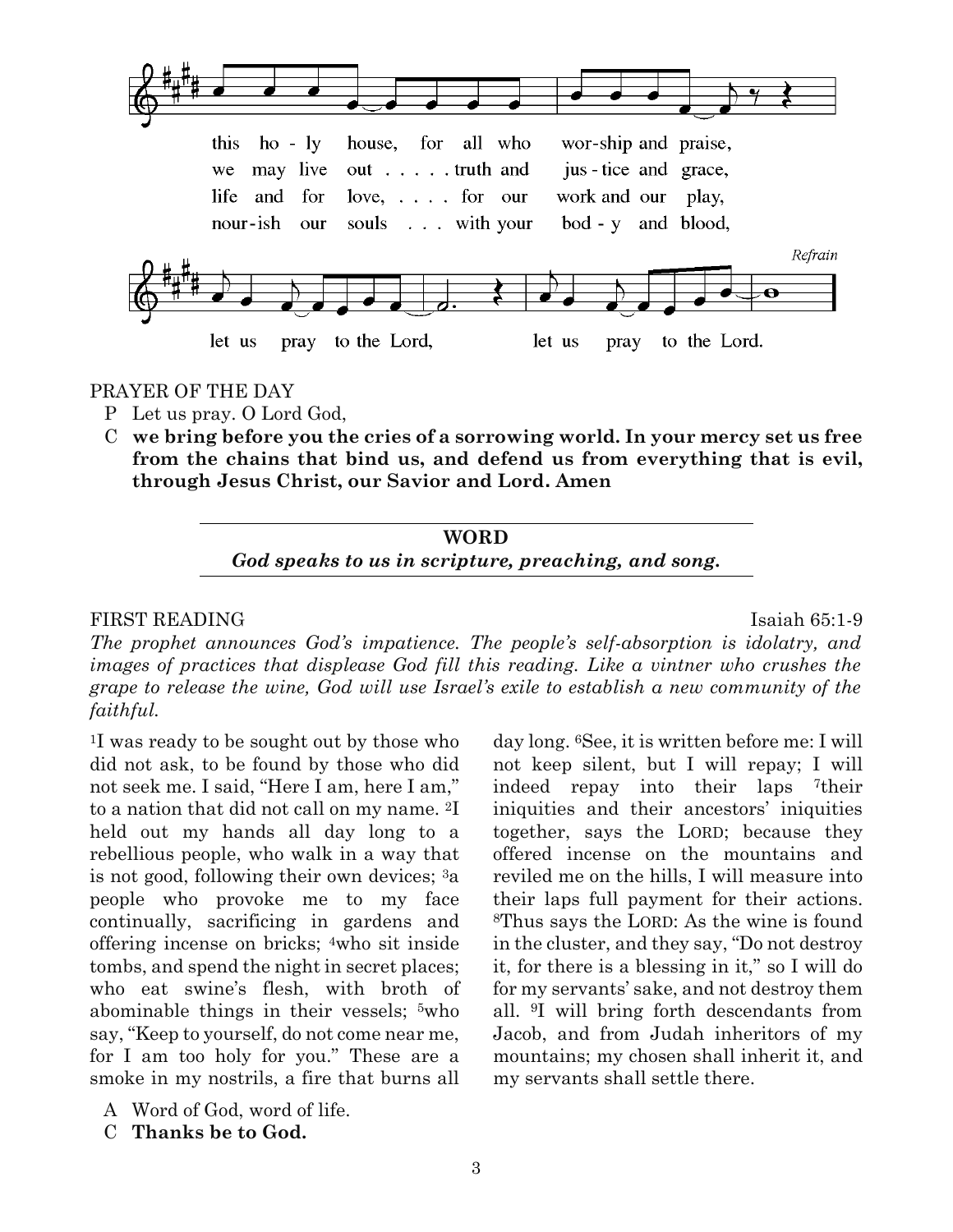### SECOND READING Galatians 3:23-29

baptized into Christ have clothed yourselves with Christ. <sup>28</sup>There is no longer Jew or Greek, there is no longer slave or free, there is no longer male and female; for all of you are one in Christ Jesus. <sup>29</sup>And if you belong to Christ, then you are Abraham's offspring, heirs according to the

For Paul, baptism is a powerful bond that unites people not only with God but with other *believers. Those who call themselves children of God experience a transformation that removes prejudices of race, social class, or gender in favor of true unity in Christ.*

promise.

<sup>23</sup>Now before faith came, we were imprisoned and guarded under the law until faith would be revealed. 24Therefore the law was our disciplinarian until Christ came, so that we might be justified by faith. <sup>25</sup>But now that faith has come, we are no longer subject to a disciplinarian, <sup>26</sup>for in Christ Jesus you are all children of God through faith. <sup>27</sup>As many of you as were

- A Word of God, word of life.
- C **Thanks be to God.**

 $Al-le - lu - ia.$ You have the Lord, to whom shall we  $g_0$ ? words of e - ter - nal life.  $Al - le - lu - ia$ .  $Al - le - lu - ia$ , al - le - lu - ia.  $Al-le - lu - ia.$  $Al-le - lu - ia$ .  $al - le - lu - ia$ .

GOSPEL ACCLAMATION

GOSPEL Luke 8:26-39



### C **Glory to you, O Lord.**

*Jesus' mission includes foreigners and his authority extends to the casting out of demons. Some who witness Jesus' work are seized with confusion and fear, but the man who was healed is commissioned to give testimony to God's mercy and power.*

<sup>26</sup>Then [Jesus and his disciples] arrived at the country of the Gerasenes, which is opposite Galilee. 27As he stepped out on land, a man of the city who had demons met him. For a long time he had worn no clothes, and he did not live in a house but

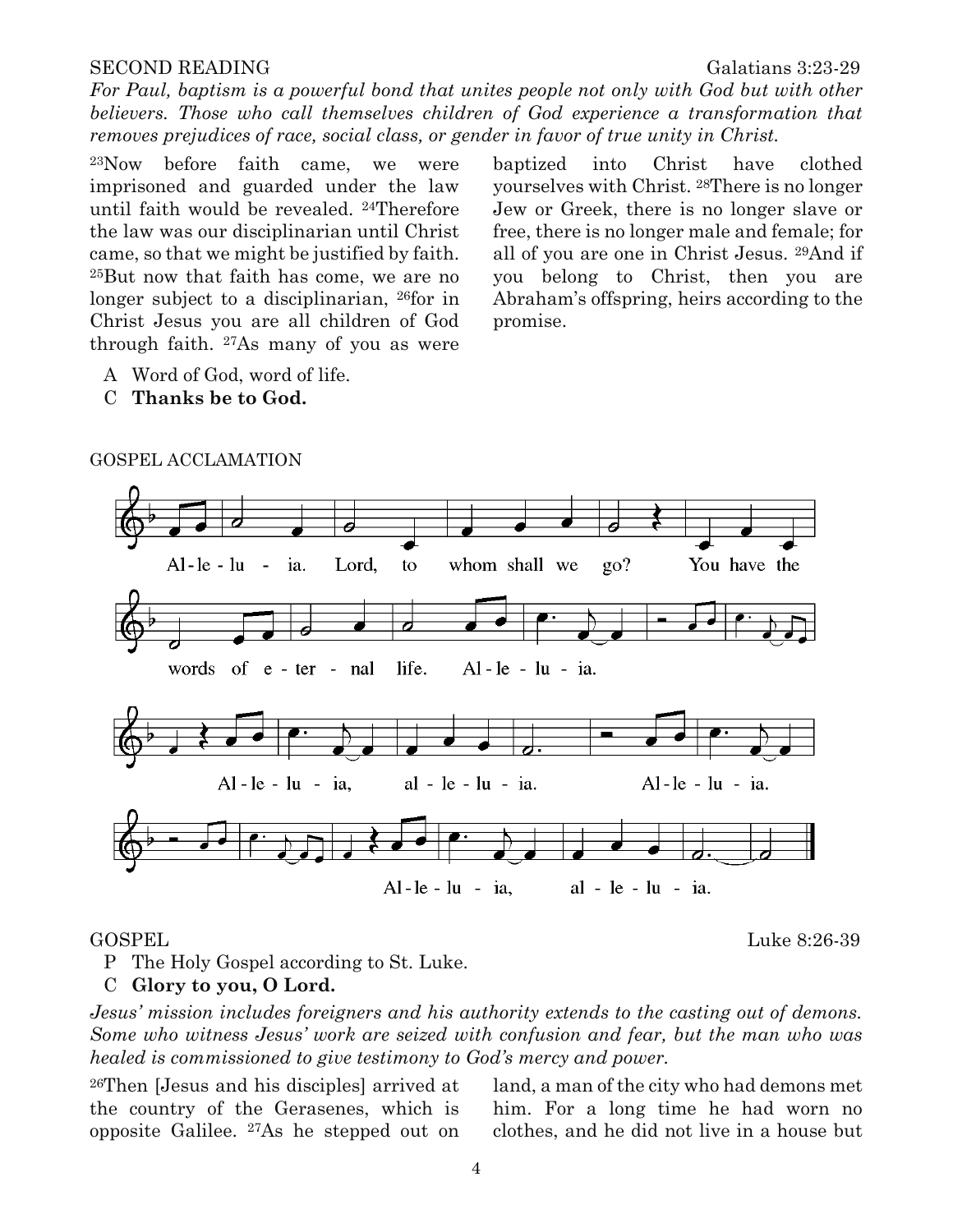in the tombs. 28When he saw Jesus, he fell down before him and shouted at the top of his voice, "What have you to do with me, Jesus, Son of the Most High God? I beg you, do not torment me"—29for Jesus had commanded the unclean spirit to come out of the man. (For many times it had seized him; he was kept under guard and bound with chains and shackles, but he would break the bonds and be driven by the demon into the wilds.) 30Jesus then asked him, "What is your name?" He said, "Legion"; for many demons had entered him. 31They begged him not to order them to go back into the abyss. 32Now there on the hillside a large herd of swine was feeding; and the demons begged Jesus to let them enter these. So he gave them permission. 33Then the demons came out of the man and entered the swine, and the herd rushed down the steep bank into the lake and was drowned. 34When the

- P The Gospel of the Lord.
- C **Praise to you, O Christ.**

swineherds saw what had happened, they ran off and told it in the city and in the country. 35Then people came out to see what had happened, and when they came to Jesus, they found the man from whom the demons had gone sitting at the feet of Jesus, clothed and in his right mind. And they were afraid. 36Those who had seen it told them how the one who had been possessed by demons had been healed. <sup>37</sup>Then all the people of the surrounding country of the Gerasenes asked Jesus to leave them; for they were seized with great fear. So he got into the boat and returned. <sup>38</sup>The man from whom the demons had gone begged that he might be with him; but Jesus sent him away, saying, 39"Return to your home, and declare how much God has done for you." So he went away, proclaiming throughout the city how much Jesus had done for him.

SERMON "Silent Shields" Pastor Roger McQuistion

### HYMN OF THE DAY *Our Father, by Whose Name* ELW 640

Our Father, by whose name all parenthood is known, in love divine you claim each fam'ly as your own. Bless mothers, fathers, guarding well, with constant love as sentinel, the homes in which your people dwell.

O Christ, yourself a child within an earthly home, with heart still undefiled to full adulthood come: our children bless in ev'ry place that they may all behold your face and, knowing you, may grow in grace.

> O Holy Spirit, bind our hearts in unity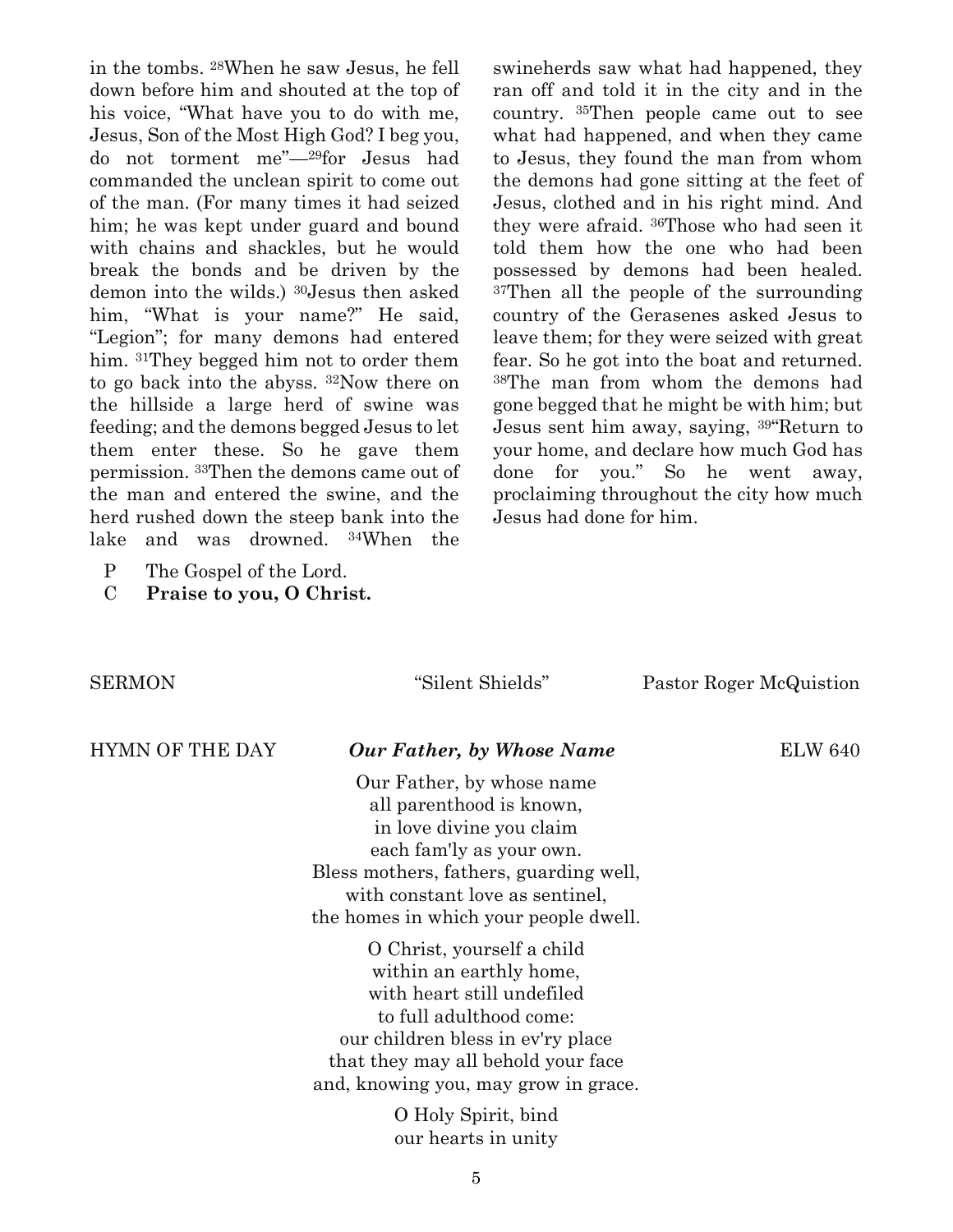and teach us how to find the love from self set free; in all our hearts such love increase that ev'ry home, by this release, may be the dwelling place of peace.

Text: F. Bland Tucker, 1895-1984, alt.; Text © Church Pension Fund, admin. Church Publishing Incorporated. Reprinted by permission under OneLicense #A-703841. All rights reserved.

### APOSTLES CREED

P With the whole church, let us confess our faith. C **I believe in God, the Father almighty, creator of heaven and earth. I believe in Jesus Christ, God's only Son, our Lord, who was conceived by the Holy Spirit, born of the virgin Mary, suffered under Pontius Pilate, was crucified, died, and was buried; he descended to the dead. On the third day he rose again; he ascended into heaven, he is seated at the right hand of the Father, and he will come to judge the living and the dead. I believe in the Holy Spirit, the holy catholic church, the communion of saints, the forgiveness of sins, the resurrection of the body, and the life everlasting. Amen**

### PRAYERS OF THE CHURCH *Prayer Response*



Text & Music: Romans 8:26, adapt. Larry Olson; Text & Music © 1989 Dakota Road Music [admin. Augsburg Fortress] Reprinted by permission under OneLicense #A-703841. All rights reserved.

### SHARING THE PEACE

- P May the peace of God the Father, God the Son, and God the Holy Spirit be with you now and always.
- C **And also with you.**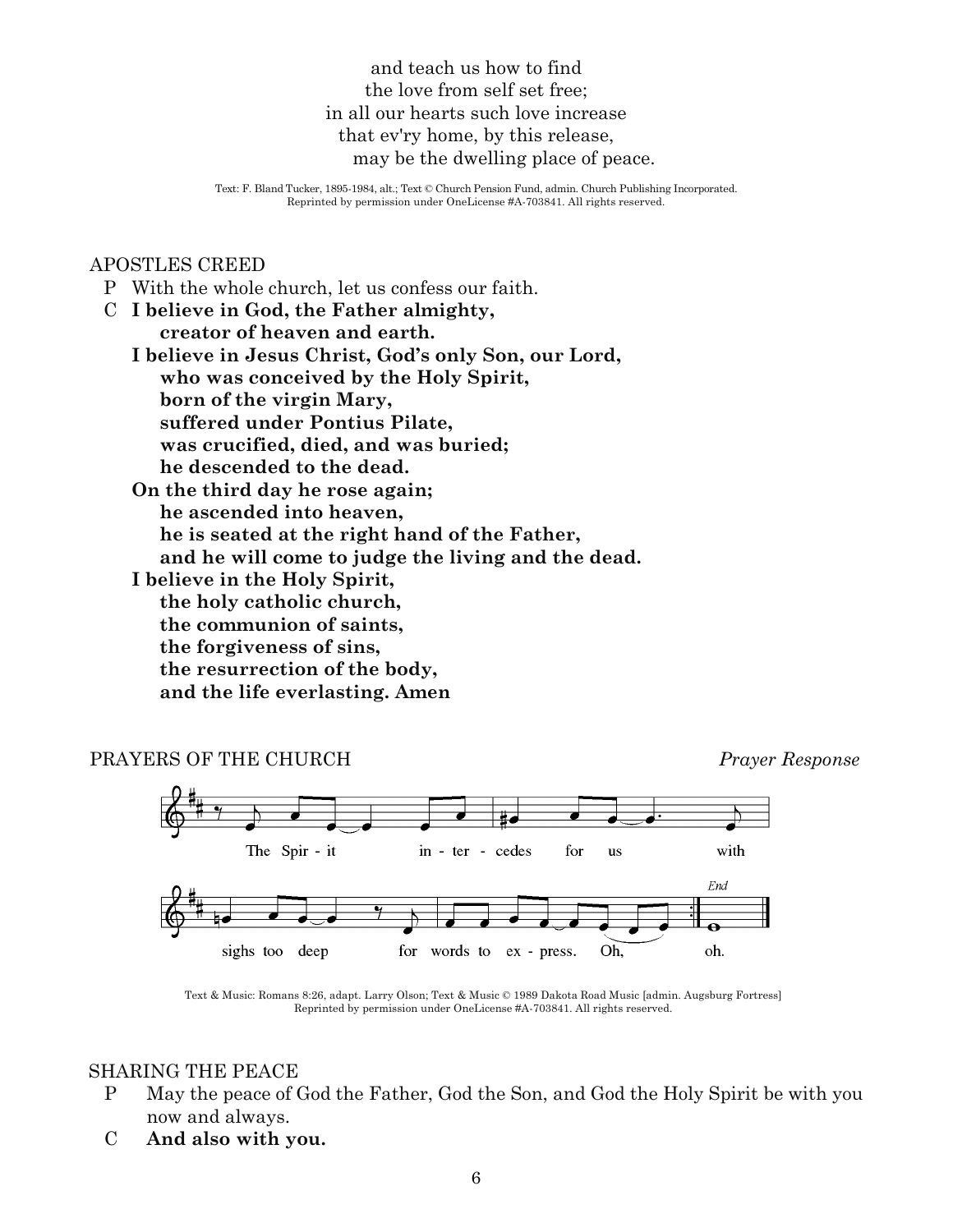### **MEAL** *God feeds us with the presence of Jesus Christ***.**

### OFFERING *We Are an Offering* ELW 692

We lift our voices, we lift our hands, We lift our lives up to You: We are an offering. Lord, use our voices, Lord, use our hands, Lord, use our lives, they are Yours, We are an offering. All that we have, all that we are, All that we hope to be, we give to You, We give to You. We lift our voices, we lift our hands, We lift our lives up to You: We are an offering, we are an offering.

Text: Dwight Liles; © 1984 Curb Word Music (Admin. by WC Music Corp.) Reprinted by permission under CCLI License #788723. All rights reserved.

### OFFERING PRAYER

- A Let us pray. God of abundance:
- C **you have set before us a plentiful harvest. As we feast on your goodness, strengthen us to labor in your field, and equip us to bear fruit for the good of all, in the name of Jesus. Amen**

### WORDS OF INSTITUTION

P In the night in which he was betrayed, our Lord Jesus took bread, and gave thanks; broke it, and gave it to his disciples, saying: Take and eat; this is my body, given for you. Do this for the remembrance of me.

Again, after supper, he took the cup, gave thanks, and gave it for all to drink, saying: This cup is the new covenant in my blood, shed for you and for all people for the forgiveness of sin. Do this for the remembrance of me.

### LORD'S PRAYER

- P Jesus' disciples said to him, "Lord, teach us how to pray." He said to them, "When you pray, say":
- C **Our Father in heaven, hallowed be your name,**

**your kingdom come, your will be done, on earth as in heaven. Give us today our daily bread.**

**Forgive us our sins as we forgive those who sin against us.**

**Save us from the time of trial and deliver us from evil.**

**For the kingdom, the power, and the glory are yours,**

**now and forever. Amen**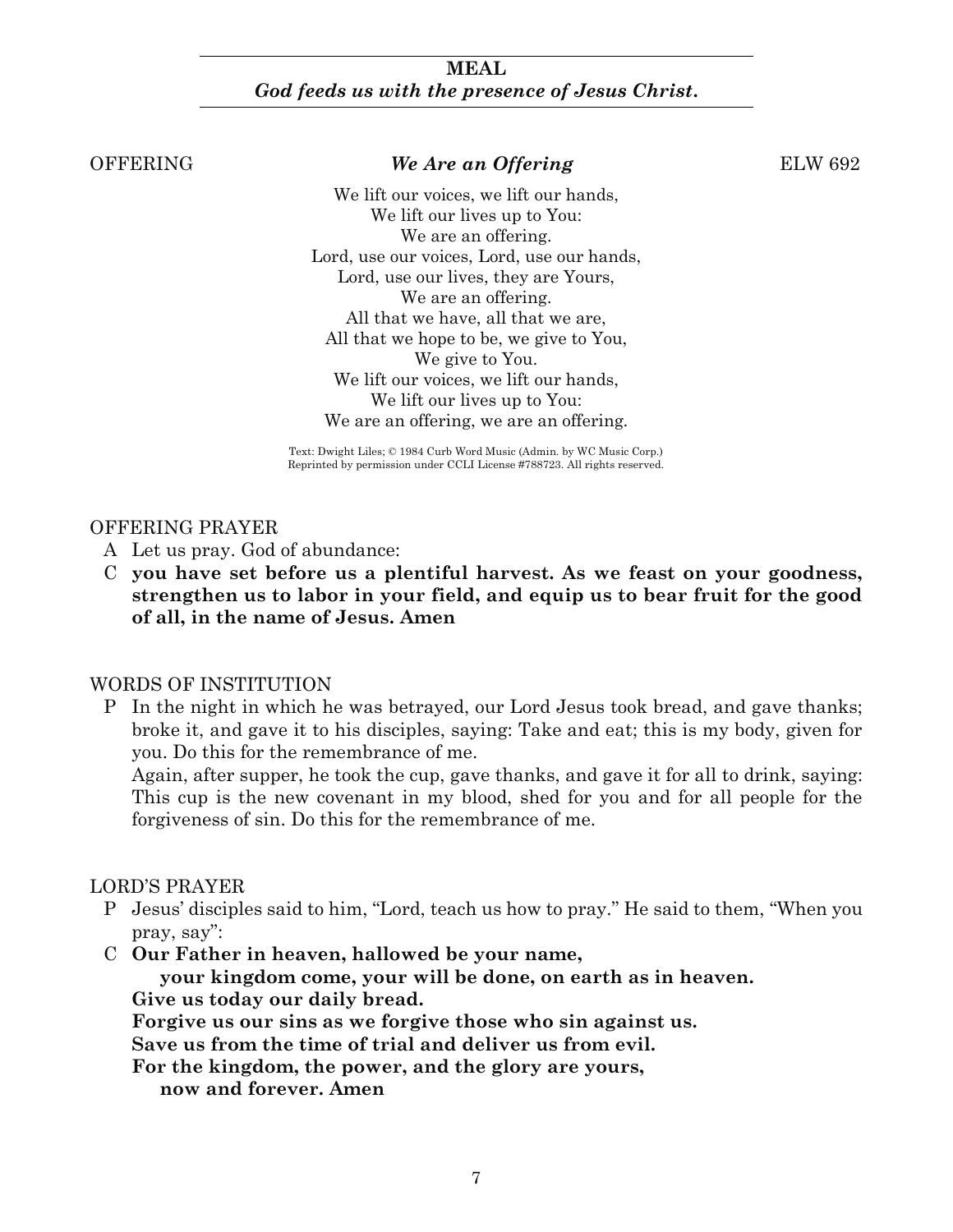

In the bread and wine, we believe Christ is truly present. Much more than a sign, story, or symbol of God's love, it is an event where God reaches down to us through common earthly elements and invites us into the mystery and miracle of a relationship with him, the Word made flesh for us. All, who have been baptized, are invited to this experience of God's love, where He is our host and we are his guests, who will take the message of his love into the world.

### LAMB OF GOD



COMMUNION SONG *Here Is Bread* ELW 483

Here is bread, here is wine, Christ is with us, He is with us. Break the bread, drink the wine, Christ is with us here.

*Chorus* In this bread there is healing, In this cup there's life forever. In this moment, by the Spirit, Christ is with us here.

Here is grace, here is peace, Christ is with us, He is with us. Know His grace, find His peace, Feast on Jesus here. *Chorus*

Here we, are joined in one, Christ is with us, He is with us. We'll proclaim, 'til He comes, Jesus crucified.

Words: Graham Kendrick; © 1991 Make Way Music (Admin. by Music Services, Inc.) Reprinted by permission under CCLI License #A-703841. All rights reserved.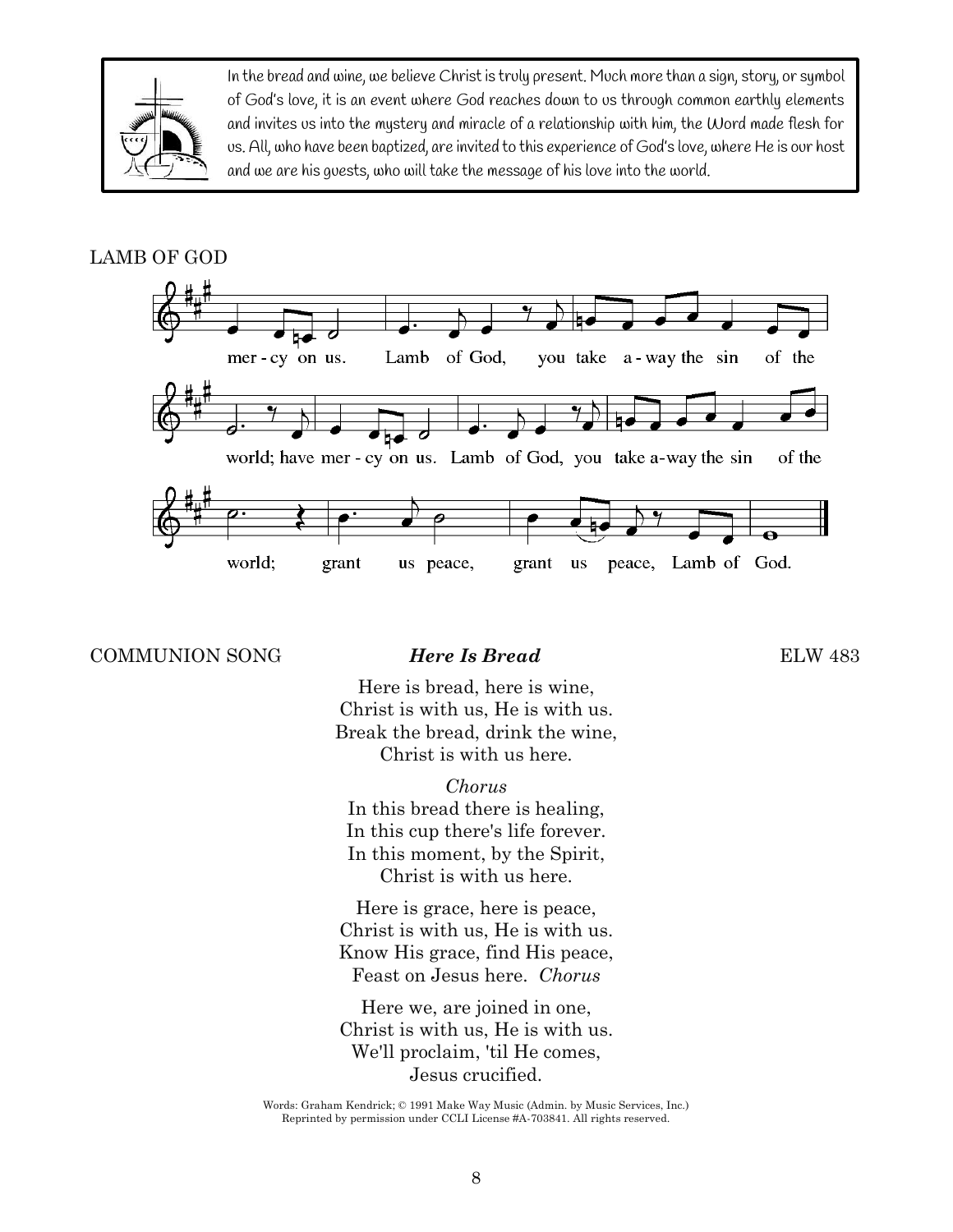### POST-COMMUNION BLESSING & PRAYER

- P The body and blood of our Lord Jesus Christ strengthen you and keep you in his grace.
- C **Amen**
- P Life-giving God, through this meal you have bandaged our wounds and fed us with your mercy. Now send us forth to live for others, both friend and stranger, that all may come to know your love. This we pray in the name of Jesus.
- C **Amen**

### **SENDING** *God blesses us and sends us in mission to the world.*

### ANNOUNCEMENTS

### FINAL BLESSING

- P The God of peace, Father,  $\pm$  Son, and Holy Spirit, bless you, comfort you, and show you the path of life this day and always.
- C **Amen**

SENDING SONG *We Are One in the Spirit* (*They'll Know We Are Christians*)

We are one in the Spirit, We are one in the Lord; We are one in the Spirit, We are one in the Lord. And we pray that all unity May one day be restored.

*Chorus* And they'll know we are Christians By our love, by our love, Yes, they'll know we are Christians By our love. We will walk with each other, We will walk hand in hand; We will walk with each other, We will walk hand in hand. And together we'll spread the news That God is in our land. *Chorus* We will work with each other, We will work side by side; We will work with each other, We will work side by side.

And we'll guard each man's dignity And save each man's pride. *Chorus*